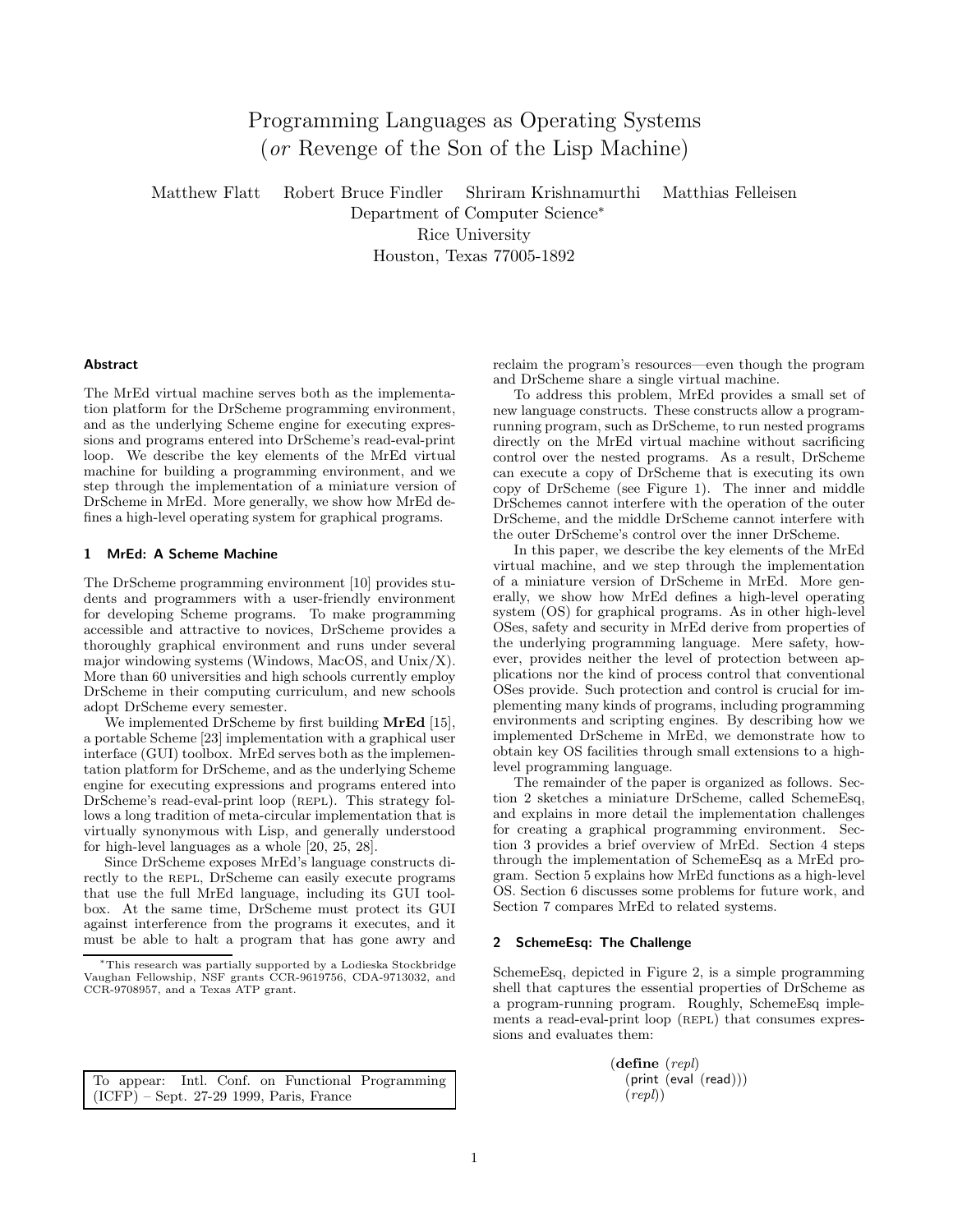

Figure 1: DrScheme in DrScheme in DrScheme





This rough *repl* sketch relies on extensive underlying machinery to implement each of the read, eval, and print steps. SchemeEsq models DrScheme in more detail, showing how read gets characters from the user, where print sends its output, etc. Furthermore, unlike the repl function, SchemeEsq demonstrates how to catch errors in the user's program and how to stop a program's execution.

- SchemeEsq's REPL accepts expressions, evaluates them, and displays the results, all within a GUI text editor. For simplicity, we assume that the user submits a complete Scheme expression for evaluation by hitting the Enter key. If a REPL expression signals an error, SchemeEsq prints the error message and creates a new input prompt. At all times, the text preceding the current prompt is locked so the user cannot modify it.
- In addition to standard Scheme, SchemeEsq's repl provides access to the entire MrEd toolbox, permitting the user's program to create threads and GUI objects. User-created GUI elements must not interfere with SchemeEsq's own GUI. For example, the user's program might create a modal dialog that disables all of the user's other windows, but it must not disable the SchemeEsq window.
- SchemeEsq's Reset button stops the current evaluation, reclaiming all resources currently in use by the user's program. All active threads and GUI elements created by the program must be destroyed.
- Although SchemeEsq redirects printed output from the user's program to its REPL window, the program must otherwise execute within SchemeEsq in exactly the

same way as it would execute within its own MrEd virtual machine.

The crucial requirement for SchemeEsq is that it must run any program securely, in the sense that the program cannot interfere with SchemeEsq's operation.<sup>1</sup> Indeed, since SchemeEsq is itself a MrEd program, SchemeEsq must be able to run copies of itself any number of times and to any nesting depth. No matter how many SchemeEsqs are running and how deeply they are nested, each instance of SchemeEsq must be free from interference from its children. At the same time, a single click to **Reset** in the outermost SchemeEsq must terminate all of the other instances.

# 3 MrEd Overview

MrEd acts as a high-level OS to service the GUI, security, and scalability needs of SchemeEsq. In the same way that a current production OS (e.g., Unix/X, Microsoft Windows) defines a GUI API, a process model, and a library-linking mechanism, MrEd defines constructs within Scheme for creating GUIs, securely executing untrusted code, and linking together code modules:

- GUI construction MrEd provides GUI elements via built-in classes that a programmer can instantiate or extend. Event dispatching is automatic and normally synchronous, but MrEd also permits controlled, asynchronous (i.e., parallel) event handling. In addition, MrEd provides special support for multimedia editor applications (hence the  $Ed$  in  $MrEd$ ), such as word processors and drawing programs.
- Embedding and security MrEd provides multiple threads of execution, thread-specific configuration, and resource control. These constructs support the secure embedding of programs within other programs that control the embedded execution environment and resource consumption.
- Modularity and extensibility MrEd's module and class constructs enable the construction of reusable components. These component constructs naturally complement MrEd's object-oriented GUI toolbox, allowing a programmer to implement reusable and composable extensions of GUI elements.

The following sections provide an overview of MrEd's constructs. Section 3.1 describes a few details of MrEd's GUI toolbox, which we provide for the sake of defining a concrete implementation of SchemeEsq. Section 3.2 describes MrEd's

<sup>&</sup>lt;sup>1</sup>Except by running out of memory; see Section 6.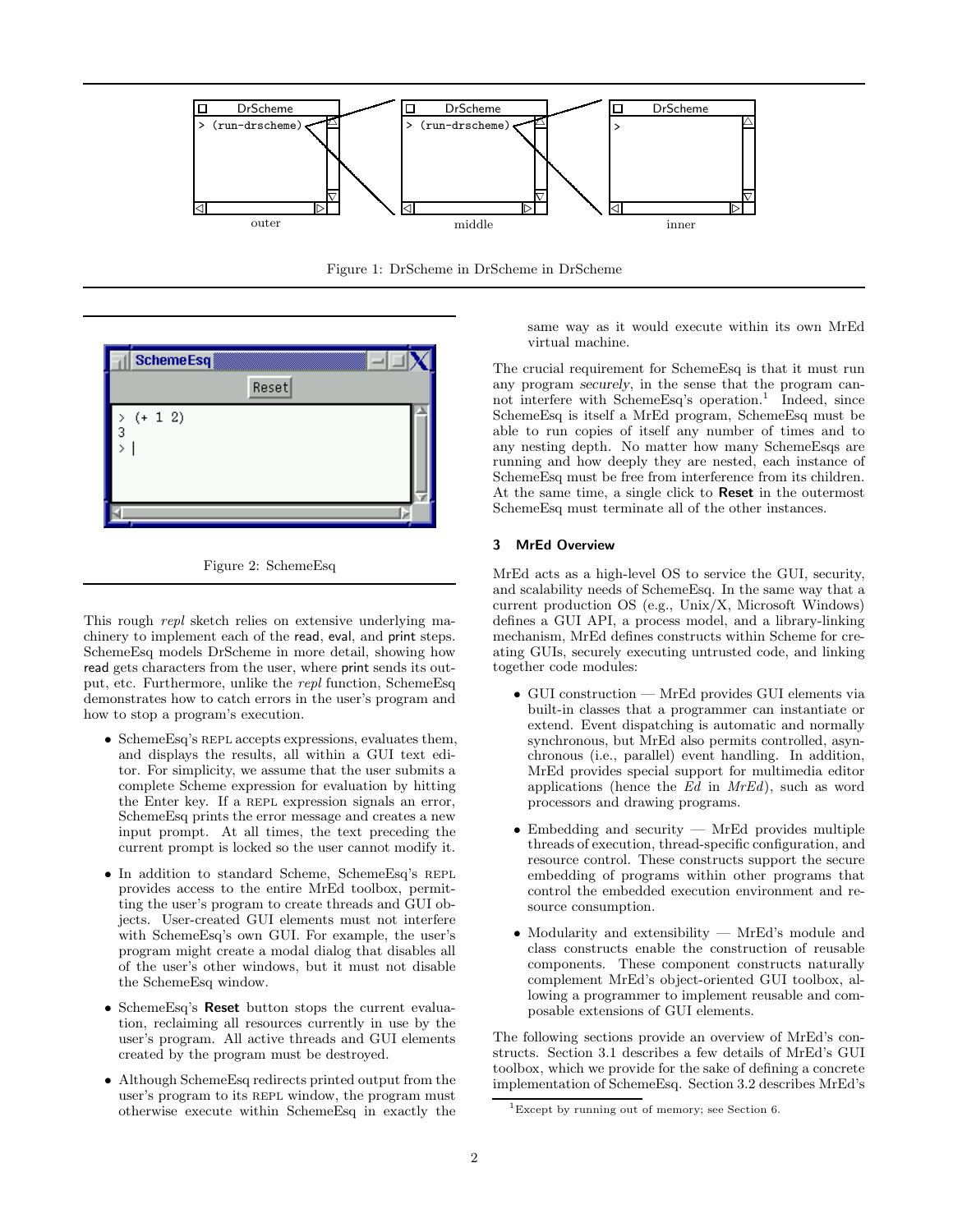constructs for program embedding and security. The ideas underlying these constructs form the main contribution of the paper. Finally, Section 3.3 describes MrEd's support for modular and object-oriented programming, which is integral to our model of programs and processes.

Recommendation: Skip the Experience and Rationale boxes for a first reading.

## 3.1 GUI Construction

MrEd provides the basic building blocks of GUI programs such as frames (top-level windows), modal dialogs, menus, buttons, check boxes, and text fields—via built-in classes that the programmer can instantiate or extend. For example, a programmer creates a frame by instantiating the built-in frame% class:<sup>2</sup>

## (define frame (make-object frame $\%$  "Example" #f 400 200))

MrEd's make-object procedure takes a class and returns an instance of the class. Extra arguments to make-object serve as initialization arguments for the object, similar to arguments provided with new in Java. For the frame% class, the initialization arguments specify the frame's title, its parent window  $(\#f \text{ if none})$ , and its initial size. The above frame is titled Example, has no parent, and is 400 pixels wide and 200 pixels tall.

The built-in classes provide various mechanisms for handling GUI events, which MrEd dispatches automatically. For example, when instantiating the button<sup>%</sup> class, the programmer supplies an event callback procedure to be invoked when the user clicks the button. The following example creates a Close button that hides the frame when the user clicks the button:

(make-object button% "Close" frame (lambda (button event)  $(\text{send} \ \text{frame} \ \text{show} \ \#f)))$ 

The button's callback procedure uses MrEd's send form, which calls a method given an object, the method's name, and method arguments. A frame's show method takes one argument, a Boolean value that indicates whether to show or hide the frame.

If a window receives multiple kinds of events, MrEd dispatches events to methods of the window instead of to a callback procedure. For example, a drawing canvas receives update events, mouse events, keyboard events, and sizing events; to handle them, a programmer must derive a new class from the built-in canvas% class and override the eventhandling methods:

```
(define my\text{-}canvas\%(class canvas% ; my\text{-}canvas\% extends canvas%
    (override
       (on-char (lambda (event) (display "keyboard")))
       (on-scroll (lambda (event)(display "scroll"))))
```

```
...))
```
Callbacks, Experience and Rationale: For simple controls, such as buttons, the control's action is normally instance-specific, so the action is best specified as a callback in the make-object expression. For more complex GUI elements, such as canvases, event-handling is often common to a class of instances, so method overriding provides a more extensible mechanism for handling events.

 ${}^{2}$ By convention, class names end with a percent sign  $(\%)$  in MrEd. The source code in this paper runs in MrEd version 100.

MrEd's GUI classes also handle the graphical layout of windows. Our example frame demonstrates a simple layout; the frame's elements are lined up top-to-bottom. In general, a programmer specifies the layout of a window by assigning each GUI element to a parent container. A vertical container, such as a frame, arranges its children in a column, and a horizontal container arranges its children in a row. A container can be a child of another container; for example, to place two buttons side-by-side in a frame, a programmer creates a horizontal panel for the buttons:

(define  $panel$  (make-object  $horizontal-panel \%$   $frame$ ))  $(make-object button% "Left" panel ...)$ (make-object button% "Right" panel ...)

A programmer can adjust the minimum width, minimum height, horizontal stretchability, and vertical stretchability of each GUI element. Using these settings, MrEd picks an initial size for each frame, and it repositions controls when the user resizes a frame.

Containers, Experience and Rationale: Existing GUI toolboxes provide a variety of mechanisms for geometry management, but our simple container model is intuitive and surprisingly powerful. Although MrEd permits the definition of new containers with arbitrary layout strategies, we implemented DrScheme using only vertical and horizontal containers.

In addition to the basic GUI building blocks, MrEd provides a collection of classes that support a broad spectrum of editor programs, from word processors to drawing programs. The editor framework addresses a wide range of real-world issues for an editor—including cut-and-paste, extensible file formats, and layered text styles—while supporting a high level of extensibility through the class system.

Editors, Experience and Rationale: MrEd's editor toolbox provides a foundation for two common kinds of applications:

- 1. programs that include a sophisticated text editor: MrEd's simple text field control is inadequate for textintensive applications. Many programs need editors that can handle multiple fonts and non-text items.
- 2. programs that include a canvas with dragable objects: MrEd's drawing toolbox provides a generic drawing surface for plotting lines and boxes, but many applications need an interactive canvas, where the user can drag and resize individual objects.

The power and flexibility of the editor toolbox make it fairly complex, and using the toolbox requires a solid understanding of its structure and terminology. Nevertheless, enough applications fit one (or both) of the descriptions above to justify the depth and complexity of the toolbox and the learning investment required to use it.

# 3.2 Embedding and Security

Conventional operating systems support multiple programs through a process abstraction that gives each program its own control flow, I/O environment, and resource controls. A process is distinguished primarily by its address space, where separate address spaces serve both as a protection barrier between programs and as a mechanism for defining a program's environment; e.g., the stdout global variable in a Unix C program contains a process-specific value.

In MrEd, separate address spaces are unnecessary for protection between programs, due to the safety properties of the programming language. Nevertheless, separate programs require separate control flow, I/O environments, and resource controls. Instead of providing an all-encompassing process abstraction, MrEd provides specific mechanisms for creating threads of control, dealing with graphical I/O, and managing resources.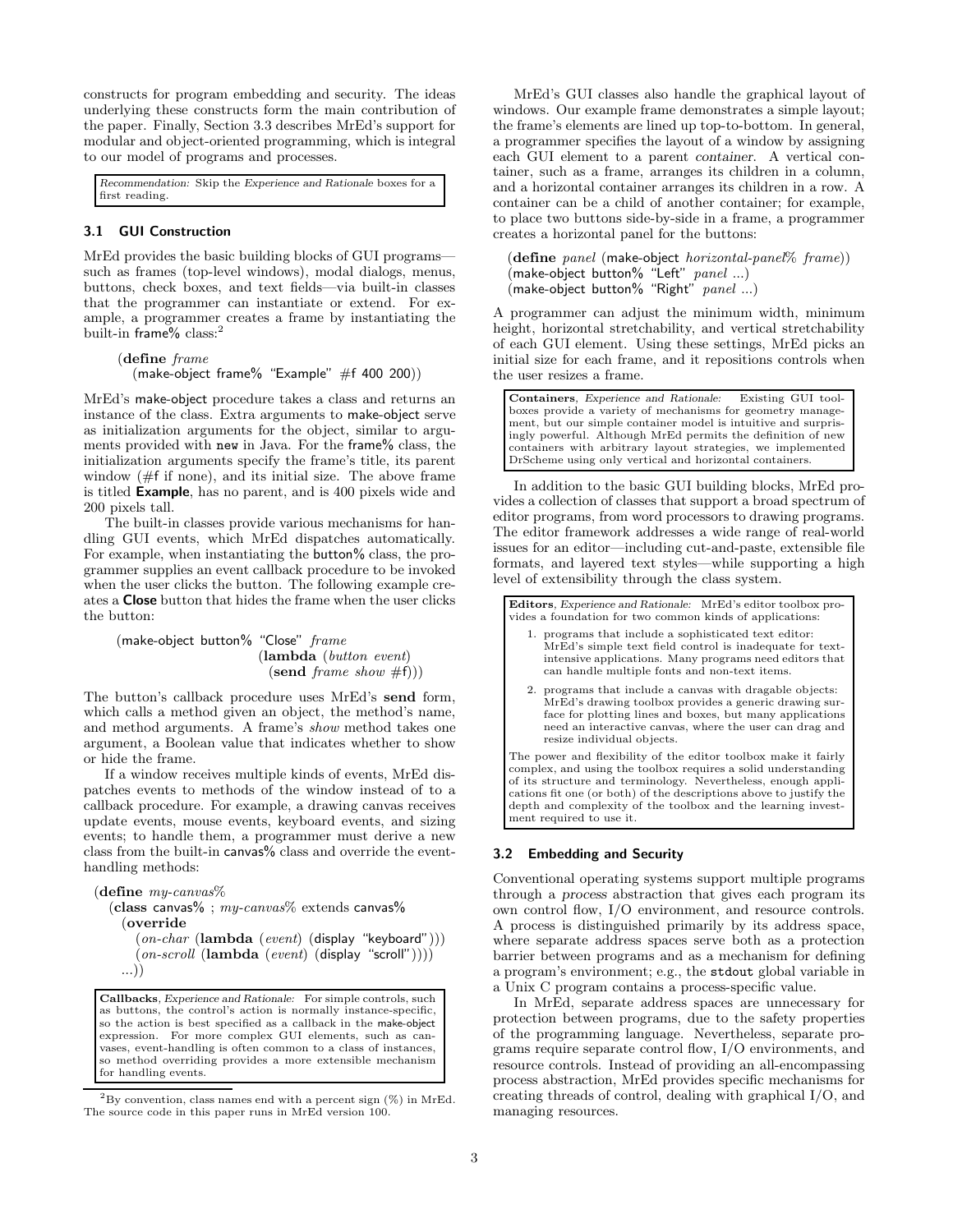## 3.2.1 Threads and Parameters

MrEd's thread primitive consumes a procedure of no arguments and invokes it in a new thread. The following example spawns a thread that prints "tick" every second:

```
(define (tick-loop)
  (sleep 1) (display "tick") (tick-loop))
(thread tick-loop)
```
Each thread maintains its own collection of system settings, such as the current directory and the current output port. These settings are called parameters.<sup>3</sup> A parameter is queried and modified via a parameter procedure, such as current-directory or current-output-port. For example, (current-directory) returns the path of the current directory, while (current-directory  $dir$ ) sets the current directory to  $dir$ .

Modifying a parameter changes its value in the current thread only. Therefore, by setting the current-output-port in the tick-loop thread, we can redirect the "tick" printouts without modifying *tick-loop* and without affecting the output of any other thread:

# (thread (lambda ()

(current-output-port (open-output-file "ticks"))  $(tick-loop))$ 

A newly-created thread inherits the parameter values of the creating thread. Thus, if tick-loop creates its own threads, they also produce output to the "ticks" file.

Parameter inheritance provides an alternative mechanism for setting the output port in the "ticking" thread. Instead of explicitly setting the port within the ticking thread, we could temporarily set the port in the main thread while creating the ticking thread:

> (parameterize ((current-output-port (open-output-file "ticks")))  $(\text{thread } tick-loop)$ )

A parameterize expression sets the value of a parameter during the dynamic extent of its body. In the above example, parameterize restores the output port for the main thread after the ticking thread is created, but the ticking thread inherits "ticks" as its current output port.

Since the output port is set before  $tick\text{-}loop$  is called, the ticking thread has no way to access the original output port. In this way, parameters permit securely configuring the environment of a nested program (or any untrusted thread).

Parameters, Experience and Rationale: An early version of MrEd supported bundles of parameter values as first-class objects, called parameterizations. Two threads could share a parameterization, in which case modifying a parameter in one thread would change the value in both threads.

This generalization turns out to be nearly useless in practice, since shared state is readily available through a parameter whose value is a mutable object. Worse, parameterizations defeat the essential purpose of parameters for separating global state from thread-specific state. With parameterizations, a library routine cannot, for example, freely adjust the current output port, because even a temporary change might affect evaluation in another thread.

<sup>3</sup>The term *parameter*, the parameter procedure convention, and the parameterize form in MrEd imitate those of Chez Scheme [9], although Chez does not provide threads.

#### 3.2.2 Eventspaces

An eventspace in MrEd is a context for processing GUI events in a sequential manner. Each eventspace maintains its own queue of events, its own collection of frames, and its own handler thread. MrEd dispatches events within an eventspace synchronously in the handler thread, while dispatching events from different eventspaces asynchronously in separate handler threads.

Creating an eventspace starts a handler thread for the eventspace implicitly. Only the handler thread dispatches events, but all threads that share an eventspace can queue events, and all threads (regardless of eventspace) can manipulate an accessible  $GUI$  object.<sup>4</sup> When a thread creates a top-level window, it assigns the window to the current eventspace as determined by the current-eventspace parameter.

Eventspaces, Experience and Rationale: Windows and BeOS also integrate threads with GUI objects, but in fundamentally different ways:

- Windows associates an event queue with every thread, and a thread can manipulate only those windows within its own queue. A programmer can explicitly merge the queues of two threads so that they share an "eventspace," but the queues are merged permanently, so there is no way to change the "eventspace" of a thread.
- BeOS creates a separate handler thread for every toplevel window. Programmers must explicitly implement synchronization among top-level windows, but monitors protect many operations on windows.

Eventspaces are more flexible than either of these designs. Compared to Windows, eventspaces more easily accommodate multiple threads that operate on a single set of graphical objects. Compared to BeOS, eventspaces more easily accommodate single-threaded programs with multiple windows. In principle, MrEd's lack of automatic synchronization on objects increases the potential for race conditions, but such race conditions have occurred rarely in practice. While threads sometimes manipulate GUI objects concurrently, they typically call thread-safe primitive methods.

For example, to call a graphical-tick-loop procedure that creates a ticking GUI, we parameterize the ticking thread with a new eventspace:<sup>5</sup>

(parameterize ((current-eventspace (make-eventspace))) (thread graphical-tick-loop))

```
(define (graphical-tick-loop)
  (letrec ([frame (make-object frame% "Tick")]
             [msq \ (make\ -object \ message\% \ 'tick' \ frame)][loop (lambda (now next)
                     (sleep/yield 1)
                     (send msg set-label now)
                     (log_{\text{p}} \text{next} \text{new})]
    (send frame show \#t)
    (\textit{loop} "tock" "tick")))
```
The first expression above creates two threads: the plain thread explicitly created by thread, and the handler thread implicitly created by make-eventspace. Instead of creating the plain thread, we can use queue-callback to call *graphical*tick-loop within the handler thread:

(parameterize ((current-eventspace (make-eventspace)))  $($ queue-callback  $\overline{graphical\text{-}tick\text{-}loop})$ )

 $^{4}$ Unlike Java, MrEd provides no automatic synchronization for the methods of a GUI object. The primitive methods of an object, however, are guaranteed to be thread-safe.

 $5$ The sleep/yield procedure is like sleep, except that it handles events (such as window-update events) while "sleeping."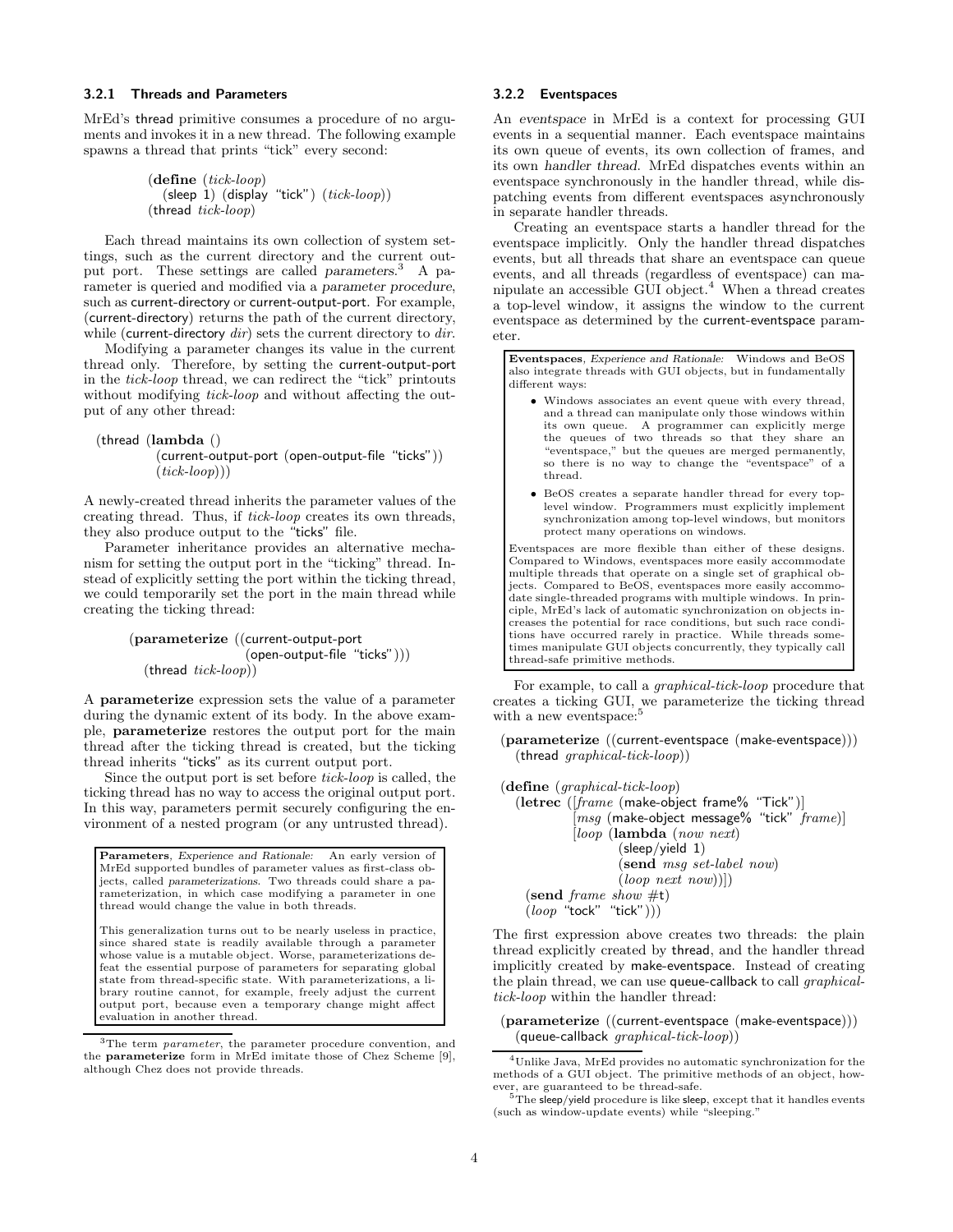The queue-callback primitive queues a procedure to be invoked by the handler thread of the current eventspace. The procedure will be invoked in the same way as an event callback for the eventspace.

Each queued procedure is either a high-priority or lowpriority callback, indicated by an optional second argument to queue-callback. When a high-priority callback (the default) and a GUI event are both ready for handling, MrEd invokes the high-priority callback. In contrast, when a lowpriority callback and a GUI event are both ready for handling, MrEd invokes the GUI event handler. A programmer can use prioritized callbacks to assign priorities to graphical operations, such as low-priority screen refreshing.

## 3.2.3 Custodians

In the same way that threads generalize per-process concurrency and eventspaces generalize per-process event sequencing, custodians generalize per-process resource control.<sup>6</sup> MrEd places every newly-created thread, eventspace, file port, or network connection into the management of the current custodian (as determined by the current-custodian parameter). A program with access to the custodian can terminate all of the custodian's threads and eventspaces and close all of the custodian's ports and network connections. The custodian-shutdown-all procedure issues such a shut-down command to a custodian, immediately reclaiming the resources consumed by the terminated and closed objects.

Using a custodian, we can start graphical-tick-loop and permit it to run for only a certain duration, say 200 seconds, before terminating the thread and reclaiming its graphical resources:

(define cust (make-custodian)) (parameterize ((current-custodian cust)) (parameterize ((current-eventspace (make-eventspace)))  $(\text{queue-callback } graphical\text{-}tick\text{-}loop)))$ (sleep 200)  $(custodian-shutdown-all *cust*)$ 

Although graphical-tick-loop could create new custodians, custodians exist within a strict hierarchy. Every new custodian is created as a sub-custodian of the current custodian, and when a custodian receives a shut-down command, it propagates the shut-down command to its sub-custodians. Thus, a program cannot evade a shut-down command by migrating to a custodian that it creates.

Custodians, Experience and Rationale: Custodians manage all objects that are protected from garbage collection by references in the low-level system. For example, an active thread is always accessible via the scheduler's run queue—even if no part of the program refers to the thread—and a visible frame is always accessible via the window manager. Such objects require explicit termination to remove the system's reference and to free the object's resources.

An object that has terminated may continue to occupy a small amount of memory. Custodians rely on garbage collection to reclaim the memory for a terminated object, and a thread in a different custodian might retain a reference to such an object. Each operation on a terminable object must therefore check whether its operand has terminated and signal an error if necessary. For GUI objects in MrEd, primitive methods signal an error when the object has terminated.

## 3.3 Modularity and Extensibility

Parameters, eventspaces, and custodians provide the necessary infrastructure for defining processes without separate address spaces. The resulting process model permits flexible and efficient communication between programs via procedures, methods, and other language constructs. This flexibility blurs the distinction between programs and libraries. For example, a picture-editing program could work either as a stand-alone application or as a part of a wordprocessing application. More generally, programmers can replace monolithic programs with flexible software components that are combined to define applications.

MrEd supports the definition of units [14], which are separately compilable and reusable software components. A unit encapsulates a collection of definitions and expressions that are parameterized over imports, and some of the definitions are exported. A programmer links together a collection of units to create a larger unit or a program. MrEd defines program to mean a unit with no imports, similar to the way that conventional OSes with dynamic linking (via DLLs or ELF objects) define a program as a certain form of linkable object.

To permit components that are as reusable as possible, a unit linking graph can contain cycles for defining mutuallyrecursive procedures across unit boundaries. Furthermore, a unit can contain a class definition where the superclass is imported into the unit, even though the source of the imported class is not known at compile time. In the following example, NoisyCanvasUnit defines a noisy-canvas% class that is derived from an imported *plain-canvas*% class:

```
(define\ Noisy CanvasUnit)(unit (import plain-canvas%)
        (export noisy-canvas%)
    (define noisy-canvas%
      (class plain-canvas%
        ...
        (override
         (on-event) (lambda (e)(display "canvas event")
                     (super-on-event e))))...))))
```
Since the actual *plain-canvas*% class is not determined until link time, *NoisyCanvasUnit* effectively defines a mixin [6, 16, 26], which is a class extension that is parameterized over its superclass. Using mixins, a programmer can mix and match extensions to produce a class with a set of desired properties. This mode of programming is particularly useful for implementing GUIs, where each mixin encapsulates a small behavioral extension of a GUI element.

Units and Mixins, Experience and Rationale: Our work cited above for units and mixins provides a theoretical model of the constructs. In practice, MrEd's implementation of units closely follows the theoretical model, except that units normally import and export bundles of names rather than individual names. In contrast, MrEd's implementation of mixins is less expressive than the model, because the implementation does not handle method name collisions. This difference represents a significant compromise in our implementation of mixins, but MrEd's weaker form is sufficiently powerful for most purposes.

 ${}^{6}$ Custodians are similar to resource containers [4].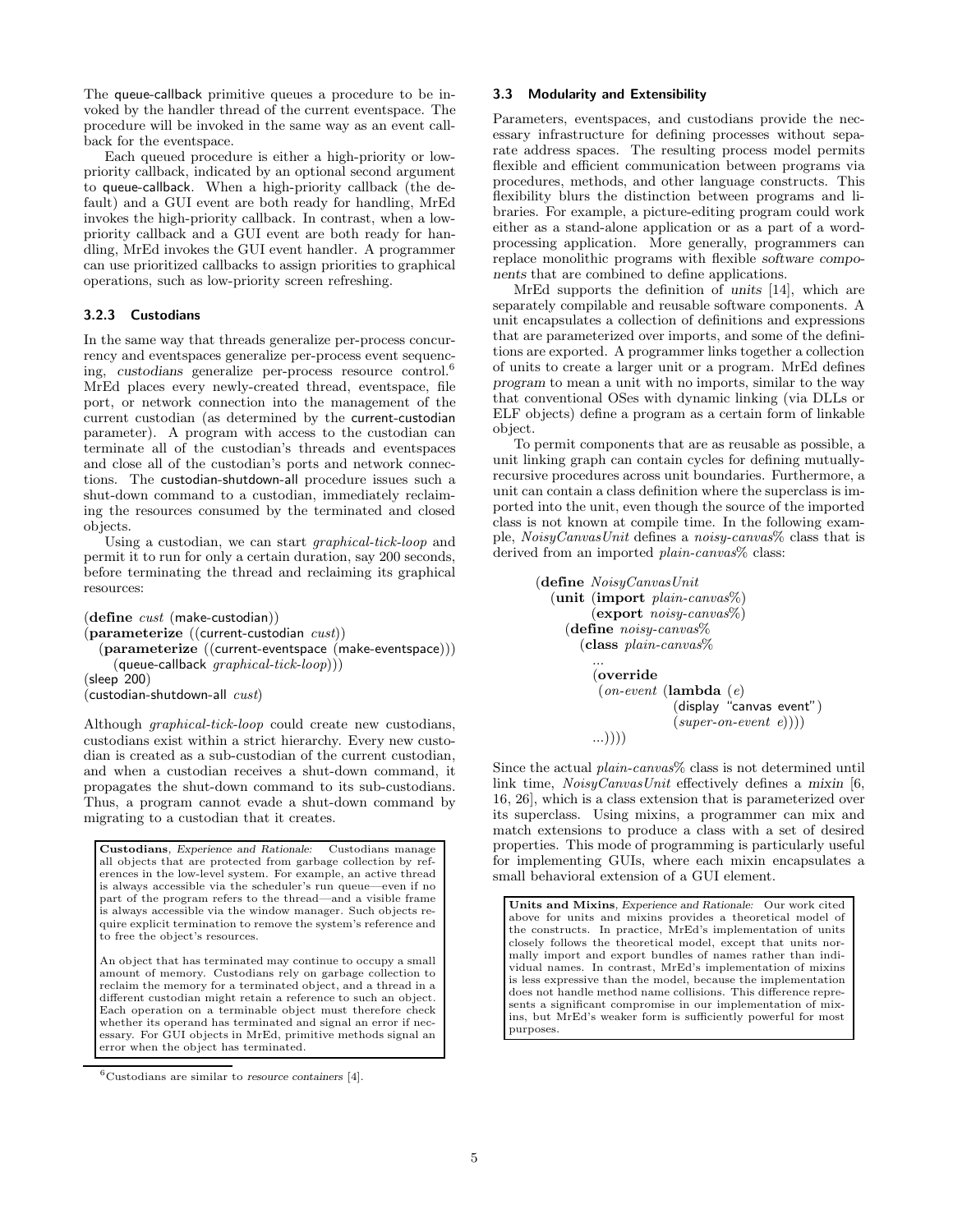## 4 Implementing SchemeEsq in MrEd

Equipped with the MrEd constructs defined in the previous section, we can implement the SchemeEsq program described in Section 2. First, we create the SchemeEsq GUI using the MrEd toolbox. Then, we use threads, eventspaces, and custodians to implement secure evaluation for REPL expressions. Finally, we discuss how units and mixins let us extend SchemeEsq to implement the full DrScheme environment.

### 4.1 SchemeEsq GUI

To implement the SchemeEsq GUI, we first create a frame:

(define frame

(make-object frame% "SchemeEsq" #f 400 200))

and make it visible:

(send *frame show*  $\#t$ )

Next, we create the reset button to appear at the top of the frame:

(define reset-button (make-object button% "Reset" frame  $(\textbf{lambda} (b e) (reset-program))))$ 

The callback procedure for the reset button ignores its arguments and calls reset-program, which we define later. Finally, we create a display area for the REPL, implemented as an editor canvas:

> (define repl-display-canvas  $(make-object editor-canvas% frame))$

At this point, our SchemeEsq GUI already resembles Figure 2, but the repl is not yet active. The actual repl is implemented as a text editor that is displayed by the canvas.<sup>7</sup>

The basic functionality needed in SchemeEsq's repl including keyboard event handling, scrolling, and cut and paste operations—resides in MrEd's text% editor class. The  $esq\text{-}text\%$  class, defined in the appendix, adapts the text<sup> $\%$ </sup> class to the needs of the repl by overriding methods to specialize the editor's behavior. For example, when the editor receives an Enter/Return key press, it calls the evaluate procedure (which we define later).

In addition to handling input, the  $esq-text\%$  class defines an output method for printing output from the user's program into the repl editor. Since the user's program can create many threads, the output method needs a special wrapper to convert multi-threaded output calls into singlethreaded output. The queue-output wrapper performs this conversion by changing a method call into a queued, lowpriority GUI event:

(define esq-eventspace (current-eventspace)) (define (queue-output proc) (parameterize ((current-eventspace esq-eventspace)) (queue-callback  $proc #f))$ )

Using the new  $esq\textrm{-}text%$  class, we create an editor in-

stance and install it into the display canvas:

(define repl-editor (make-object esq-text%)) (send repl-display-canvas set-editor repl-editor)

The SchemeEsq GUI is now complete, but we have not yet implemented evaluate (used in esq-text%) and reset-program (used by reset-button's callback).

# 4.2 SchemeEsq Evaluation

When a user hits the Enter key, SchemeEsq evaluates the expression following the current prompt. SchemeEsq ultimately evaluates this expression by calling the built-in eval procedure. But before letting SchemeEsq call eval, we must ensure that code evaluated in the repl cannot interfere with SchemeEsq itself, since both SchemeEsq and the user's code execute together in MrEd.

Of course, user code must not gain direct access to the frame or editor of SchemeEsq, since it might call methods of the objects inappropriately. We can hide SchemeEsq's implementation from the user's program by putting it into a module and making all definitions private. For now, we continue to define SchemeEsq through top-level definitions, but the appendix shows the final SchemeEsq program encapsulated in a module.

The remaining problems concern the interaction of control flow in the user's program and in SchemeEsq. Threads with parameters, eventspaces, and custodians provide precisely the mechanisms needed to solve these problems.

## 4.2.1 Threads in SchemeEsq

An unbounded computation in the user's program must not stall SchemeEsq's GUI. Otherwise, the program would prevent the user from clicking SchemeEsq's reset button. To avoid blocking SchemeEsq on a repl computation, we evaluate user expressions in a separate thread. The following is a first attempt at defining the evaluate procedure for evaluating user expressions:<sup>8</sup>

```
(define (evaluate expr-str)
  (thread
   (lambda ()
     (with-handlers ((exn?
                            (lambda (exn))(display (exn-message <math>exn</math>))))(write (eval (read (open-input-string expr \text{-}str)))))
     (newline)
     (send \; repl\text{-}editor \; new\text{-}prompt))))
```
Having created a thread to represent the user process, we must configure the process's environment. For simplicity, we define configuration as redirecting output from the user's program (via display or write) to the REPL editor. To redirect output for the user's program, we set the output port in the evaluation thread:

```
(define (evaluate expr-str)
  (thread
    (lambda ()
      (current-output-port user-output-port) ; \left| \leftarrow \text{added} \right|(with-handlers ((exn?
                                (\textbf{lambda}(exn))(display (exn-message <math>exn</math>))))(write (eval (read (open-input-string expr \text{-}str)))))
      (newline)
      (\mathbf{send}\; repl\text{-}editor}\; new\text{-}prompt))))
```
The above assumes that user-output-port port acts as a pipe to the REPL editor. We can define user-output-port using

 $7$ MrEd distinguishes between a display and its editor in the same way that Emacs distinguishes between a window and its buffer.

 $8$ The with-handlers form specifies predicate-handler pairs that are active during the evaluation of the with-handlers body expression. In evaluate, the exn? predicate selects the  $(\text{lambda} (exn) (\text{dis-}$ play (exn-message  $(exn))$ ) handler for all types of exceptions. Thus, evaluate catches any exception, prints the error message contained in the exception, and resumes the repl.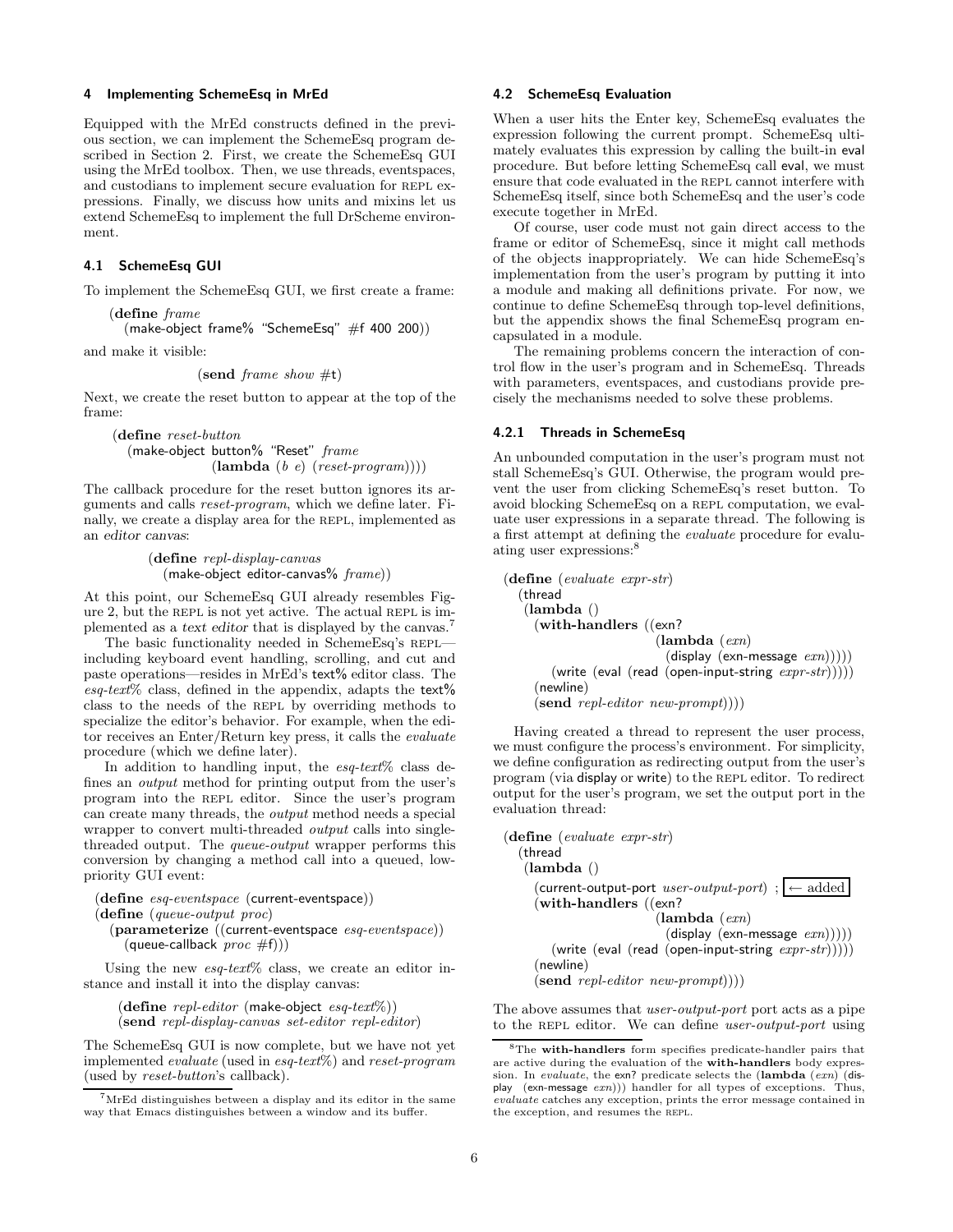make-output-port, a MrEd procedure that creates a port from arbitrary string-printing and port-closing procedures:

```
(define user-output-port
  (make-output-port
   (lambda (s) (send repl-editor output s))
   (lambda() 'nothing-to-close)))
```
In this use of make-output-port, the string-printing procedure sends the string to the REPL editor, and the port-closing procedure does nothing.

# 4.2.2 Eventspaces in SchemeEsq

Since the user's program and SchemeEsq execute in separate threads, the user's program and SchemeEsq must handle GUI events in parallel. To this end, SchemeEsq creates a new eventspace for the user's program:

# (define user-eventspace (make-eventspace))

To execute user code with user-eventspace, we might revise evaluate to install the eventspace in the same way that we installed user-output-port:

```
(define (evaluate expr-str)
  ...
  (thread
   (lambda ()
      (current-eventspace user-eventspace)
      ...)))
```
Alternatively, we could eliminate the call to thread and evaluate expressions in the handler thread of user-eventspace. The handler thread is a more appropriate choice, because code that creates and manipulates GUI objects should run in the event-handling thread to avoid race conditions. To evaluate expressions in the handler thread, we treat the evaluation of REPL expressions as a kind of event, queuing evaluation with queue-callback:

```
(define (evaluate expr-str)
  (parameterize ((current-eventspace user-eventspace))
     (queue-callback ; \leftarrow changed \searrow added
      (lambda ()
        (current-output-port user-output-port)(with-handlers ((exn?
                             (lambda (exn))(display (exn-message \, <i>exn</i>))))(write (eval (read (open-input-string expr \text{-}str)))))
        (newline)
        (send \; repl\; editor \; new\text{-}prompt))))
```
### 4.2.3 Custodians in SchemeEsq

We complete SchemeEsq by implementing the reset button's action with a custodian. We define user-custodian and create the user's eventspace under the management of usercustodian:

```
(define user-custodian (make-custodian))
```
(define user-eventspace

 $(parameterize (current-custodian user-custodian))$ (make-eventspace)))

To implement the reset-program procedure for the reset button, we issue a shut-down command on user-custodian and then reset the REPL editor:

```
(define (reset-program)
  (custodian-shutdown-all \ user-custodian)(parameterize ((current-custodian user-custodian))
    (set! user-eventspace (make-eventspace)))
  (send repl-editor reset))
```
Each reset destroys user-eventspace (by issuing a shut-down command to user-custodian), making the eventspace unusable. Therefore, reset-program creates a new eventspace after each reset.

# 4.3 Modularity and Extensibility in SchemeEsq

The appendix assembles the pieces that we have developed into a complete implementation of SchemeEsq. The most striking aspect of SchemeEsq's implementation—besides the fact that it fits on one page—is that half of the code exists to drive the repl editor. In the real DrScheme environment, the REPL is considerably more complex, and its implementation occupies a correspondingly large portion of DrScheme's overall code.

In implementing DrScheme, we tamed the complexity of the GUI by making extensive use of units and mixins. For example, the parenthesis-highlighting extension for an editor is implemented as a mixin in its own unit, and the interactive search interface is another mixin in a separate unit. Using units and mixins in this way, the implementation strategy that we have demonstrated for SchemeEsq scales to the more elaborate implementation of DrScheme.

DrScheme also exploits units for embedding program-like components. For example, DrScheme's help system runs either as a stand-alone application or embedded within the DrScheme programming environment. The help-system unit imports a class that defines a basic frame for the help window. In stand-alone mode, the class implements a frame with a generic menu bar, but when the help system is embedded in DrScheme, the imported class implements a menu bar with DrScheme-specific menus.

# 5 High-Level Operating Systems

The development of SchemeEsq in MrEd demonstrates how a few carefully defined extensions can transform a high-level programming language into a high-level operating system. A high-level OS permits flexible and efficient communication between programs through common language mechanisms, such as procedures and methods. It also guarantees type and memory safety across programs through language mechanisms, eliminating the need for separate process address spaces and data marshaling. This flexibility increases the potential for extensible and interoperating programs.

Mere safety, however, provides neither the level of protection between applications nor the kind of process control that conventional OSes provide. As an example, SchemeEsq illustrates how a graphical programming environment must protect its GUI from interference from a program executing within the environment. Although language-based safety can prevent a program from trampling on the environment's data structures, it cannot prevent a program from starving the environment process or from leaking resources.

MrEd combines the programming flexibility of a highlevel OS with the conventional process controls of a conventional OS. As we have shown, three key extensions make this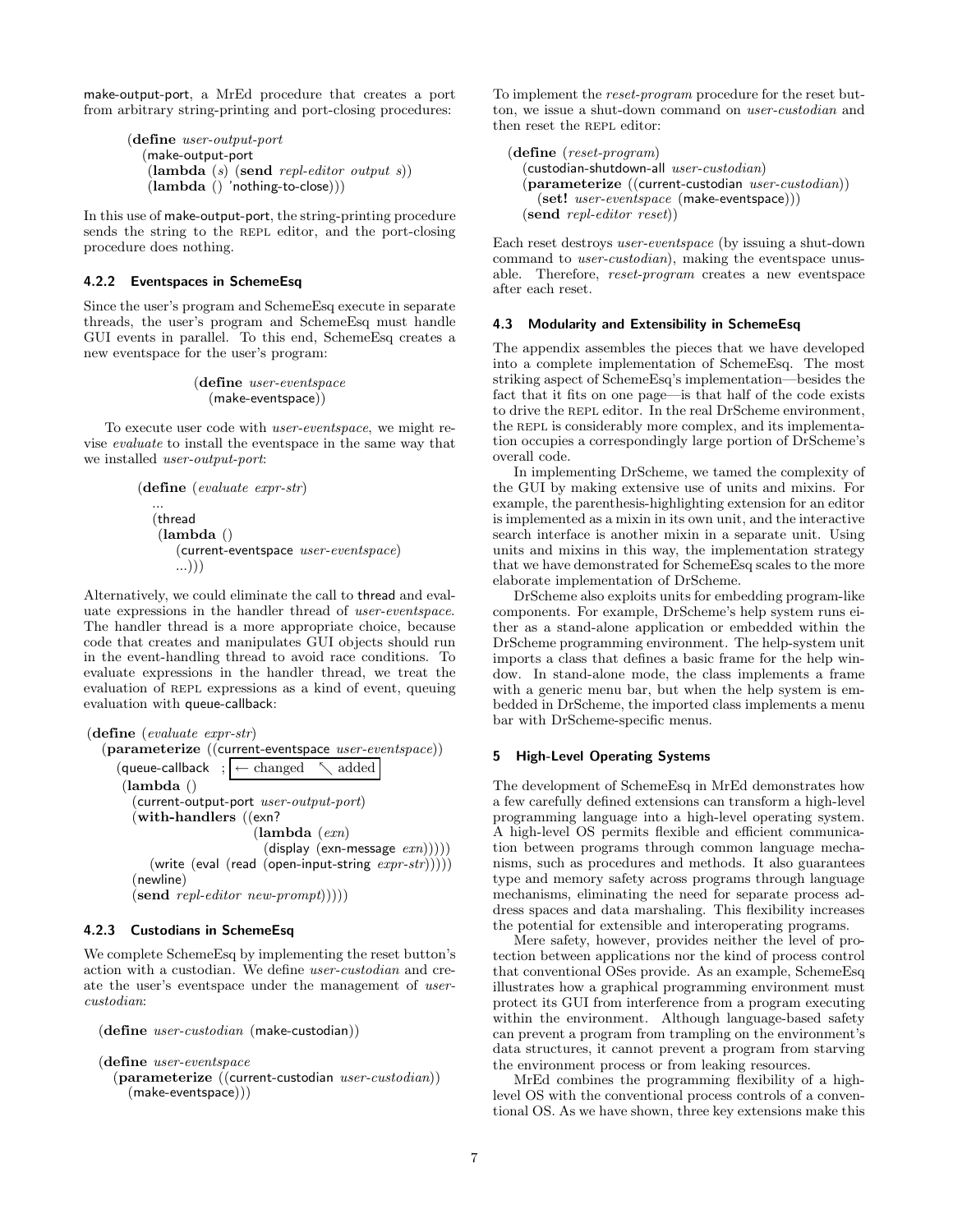combination possible: threads with parameters, eventspaces, and custodians. Our approach to building a high-level OS on top of Scheme should apply equally well to other languages, such as ML or Java.

## 6 Problems for Future Work

Although MrEd provides custodians for resource reclamation, our current implementation does not support a priori resource limits on custodians (analogous to memory use limits on a process) or constraints that prevent a program from triggering frequent system-wide garbage collections. Custodians and parameters appear to be good abstractions for expressing these limits, but our memory management technology must be improved to implement them.

Our SchemeEsq example fails to illustrate certain kinds of protection problems, because the communication between SchemeEsq and a user's program is rather limited. For example, the user's program sends output to SchemeEsq by queueing a GUI event. Since the built-in queueing operation is atomic and non-blocking, there is no danger that the user's program will break a communication invariant by killing its own thread. More sophisticated communication protocols require stronger protection during the execution of the protocol. Indeed, merely adding a limit to the size of the output queue in SchemeEsq (so that the user's thread blocks when the queue is full) requires such protection.

One general solution to the protection problem is to create a new thread—owned by SchemeEsq's custodian—for each communication. This techniques solves the problem because thread creation is an atomic operation, and the newly-created thread can execute arbitrarily many instructions without the risk of being killed by the user's program. Unfortunately, thread creation is an expensive operation in MrEd compared to procedure calls, as in many systems. To reduce this cost for common protection idioms, MrEd provides a call-in-nested-thread procedure that creates a child thread, and then blocks the parent thread until the child terminates. By exploiting the mutual exclusion between the parent and child threads, MrEd can eliminate much of the thread-creation and thread-swapping overhead for protection idioms. Using a similar technique, Ford and Lepreau [17] improved the performance of Mach RPC. Nevertheless, a significant overhead remains.

#### 7 Related Work

As a GUI-oriented, high-level language, MrEd shares much in common with Smalltalk [19], Pilot [27], Cedar [32], the Lisp Machine [7], Oberon [33], and JavaOS [31]. All of these systems simplify the implementation of cooperating graphical programs through a high-level language. Although most of these systems support multiple processes, only MrEd provides the kind of process controls that are necessary for implementing a SchemeEsq-like programming environment.<sup>9</sup>

Other related work aims to replicate the safety, security, and resource control of conventional operating systems within a single address space. Architectures such as Alta [2], SPIN [5], J-Kernel [22], and Nemesis [24], emphasize protection within a single address space, but at the expense of program integration through indirect and inefficient calls. For example, the J-Kernel relies on explicit capabilities, and

therefore sacrifices the convenience of direct procedure calls and direct data sharing.

Back and Hsieh [1] provide a detailed explanation of the difference between process control and mere safety in a Javabased operating system. They emphasize the importance of the "red line" that separates user code and kernel code in a conventional OS. This red line exists in MrEd, separating low-level built-in primitives from the rest of the system. For example, queue-callback is effectively an atomic operation to the calling thread. MrEd goes one step further, providing programs with the ability to define new layers of red lines. In particular, SchemeEsq defines a red line between itself and the programs that it executes.

Inferno [8] achieves many of the same goals as MrEd, but in a smaller language that is targeted for communications software rather than general-purpose GUI implementation. Balfanz and Gong [3] explore extensions to Java to support multiple processes, particularly multiple processes owned by different users within a single JVM. They derive some of the same constructs that are defined by MrEd, notably eventspaces.

Haggis [11], eXene [18], and Fudgets [21] provide streamoriented graphical extensions of functional languages. None provides a mechanism for process and resource control, but the functional streams used by these systems makes them less susceptible to cross-process interference than an imperative GUI layer. A combination of stream-oriented GUIs with custodians may be possible.

#### 8 Conclusion

We have shown how key constructs in MrEd—threads with parameters, custodians, and eventspaces—enabled the development of a graphical programming environment. More importantly, the constructs that enabled DrScheme also address problems in the design of a general-purpose, high-level operating system.

Although MrEd was specifically created for DrScheme, MrEd serves as platform for many other applications as well. These applications include a theorem prover [12], a theater lighting system [30], and a mail client, which demonstrate that MrEd's programming model extends to general GUI programming tasks.

Acknowledgements MrEd's GUI toolbox is based on the wxWindows class library [29]. Thanks to Jay Lepreau, Godmar Back, and Pat Tullmann for perspective on existing work in high-level OSes, and thanks to the anonymous reviewers for helpful comments on the original draft of this paper.

#### **References**

- [1] Back, G. and W. Hsieh. Drawing the red line in Java. In Proc. IEEE Workshop on Hot Topics in Operating Systems, March 1999.
- [2] Back, G., P. Tullmann, L. Stoller, W. C. Hsieh and J. Lepreau. Java operating systems: Design and implementation. Technical Report UUCS-98-015, University of Utah, 1998.
- [3] Balfanz, D. and L. Gong. Experience with secure multi-processing in Java. Technical Report TR-560-97, Princeton University, Computer Science Department, September 1997.

<sup>9</sup>On the Lisp Machine, allowing programmers to tinker with the OS on-the-fly was considered an advantage [7, page 44].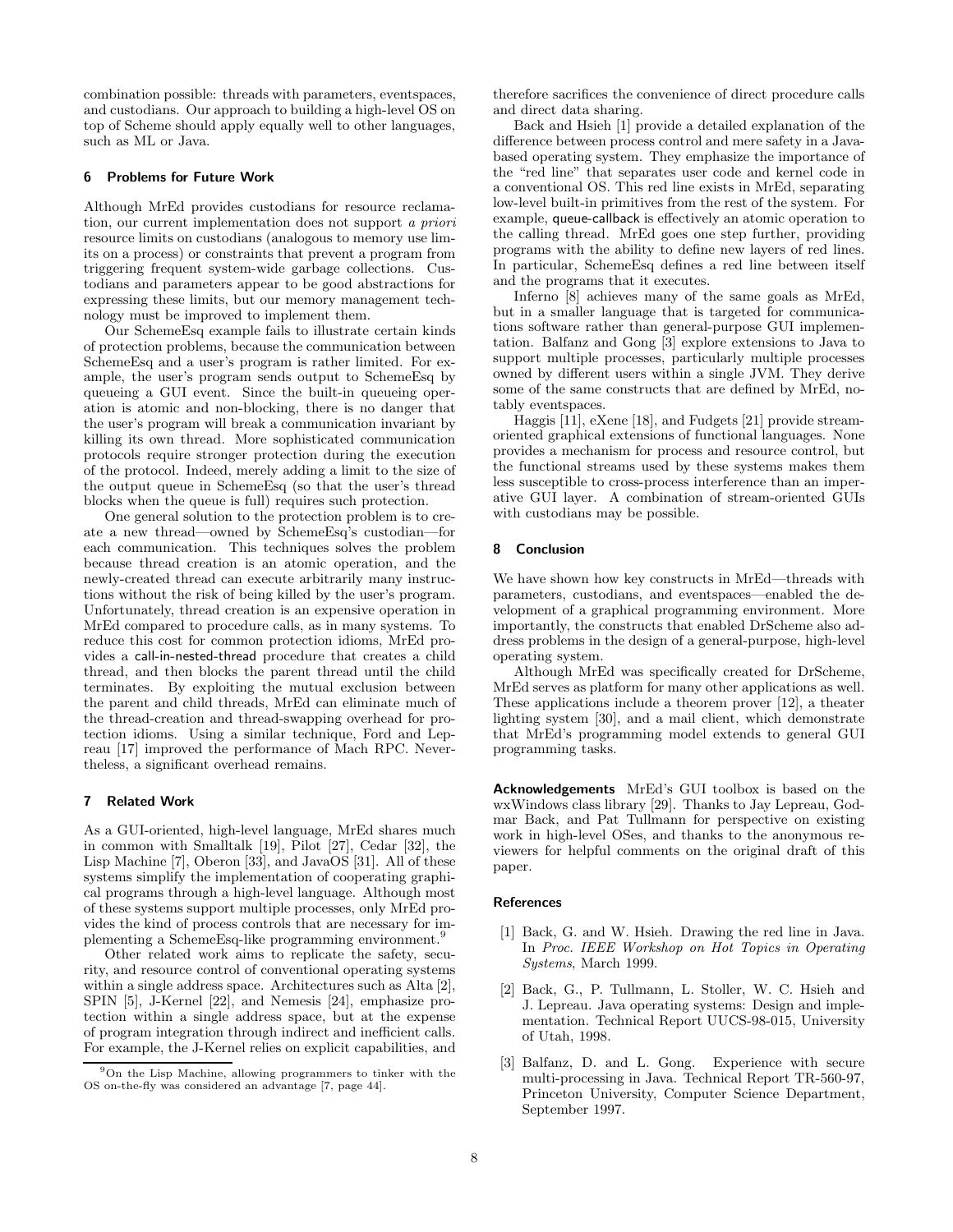- [4] Banga, G., P. Druschel and J. C. Mogul. Resource containers: A new facility for resource management in server systems. In Proc. ACM Symposium on Operating System Design and Implementation, Feburary 1999.
- [5] Bershad, B. N., S. Savage, P. Pardyak, E. G. Sirer, M. Fiuczynski, D. Becker, S. Eggers and C. Chambers. Extensibility, safety and performance in the SPIN operating system. In Proc. ACM Symposium on Operating Systems Principles, pages 267–284, December 1995.
- [6] Bracha, G. and W. Cook. Mixin-based inheritance. In Proc. Joint ACM Conf. on Object-Oriented Programming, Systems, Languages and Applications and the European Conference on Object-Oriented Programming, October 1990.
- [7] Bromley, H. Lisp Lore: A Guide to Programming the Lisp Machine. Kluwer Academic Publishers, 1986.
- [8] Dorward, S., R. Pike, D. L. Presotto, D. Ritchie, H. Trickey and P. Winterbottom. Inferno. In Proc. IEEE Compcon Conference, pages 241–244, 1997.
- [9] Dybvig, R. K. Chez Scheme User's Guide. Cadence Research Systems, 1998.
- [10] Findler, R. B., C. Flanagan, M. Flatt, S. Krishnamurthi and M. Felleisen. DrScheme: A pedagogic programming environment for Scheme. In Proc. International Symposium on Programming Languages: Implementations, Logics, and Programs, pages 369–388, September 1997.
- [11] Finne, S. and S. P. Jones. Composing Haggis. In Proc. Eurographics Workshop on Programming Paradigms for Computer Graphics, September 1995.
- [12] Fisler, K., S. Krishnamurthi and K. Gray. Implementing extensible theorem provers. Technical Report 99- 340, Rice University, 1999.
- [13] Flatt, M. PLT MzScheme: Language manual. Technical Report TR97-280, Rice University, 1997.
- [14] Flatt, M. and M. Felleisen. Units: Cool modules for HOT languages. In Proc. ACM Conference on Programming Language Design and Implementation, pages 236–248, June 1998.
- [15] Flatt, M. and R. B. Findler. PLT MrEd: Graphical toolbox manual. Technical Report TR97-279, Rice University, 1997.
- [16] Flatt, M., S. Krishnamurthi and M. Felleisen. Classes and mixins. In Proc. ACM Symposium on Principles of Programming Languages, pages 171–183, Janurary 1998.
- [17] Ford, B. and J. Lepreau. Evolving Mach 3.0 to a migrating thread model. In Proc. USENIX Technical Conference and Exhibition, pages 97–114, Janurary 1994.
- [18] Ganser, E. R. and J. H. Reppy. eXene. In Proc. of the 1991 CMU Workshop on Standard ML. Carnegie Mellon University, September 1991.
- [19] Goldberg, A. and D. Robson. Smalltalk 80: The Language. Addison-Wesley, Reading, 1989.
- [20] Hagiya, M. Meta-circular interpreter for a strongly typed language. Journal of Symbolic Computation, 8(12):651–680, 1989.
- [21] Hallgren, T. and M. Carlsson. Programming with fudgets. In Jeuring, J. and E. Meijer, editors, Advanced Functional Programming, volume 925 of Lecture Notes in Computer Science, pages 137–182. Springer, May 1995.
- [22] Hawblitzel, C., C.-C. Chang, G. Czajkowski, D. Hu and T. von Eicken. Implementing multiple protection domains in Java. In Proc. of USENIX Annual Technical Conference, pages 259–270, June 1998.
- [23] Kelsey, R., W. Clinger and J. Rees (Eds.). The revised<sup>5</sup> report on the algorithmic language Scheme.  $ACM$ SIGPLAN Notices, 33(9), September 1998.
- [24] Leslie, I. M., D. McAuley, R. J. Black, T. Roscoe, P. R. Barham, D. M. Evers, R. Fairburns and E. A. Hyden. The design and implementation of an operating system to support distributed multimedia applications. IEEE Journal on Selected Areas in Communications, 14(7):1280–1297, September 1996.
- [25] McCarthy, J. Recursive functions of symbolic expressions and their computation by machine (Part I). Communications of the ACM, 3(4):184–195, 1960.
- [26] Moon, D. A. Object-oriented programming with Flavors. In Proc. ACM Conference on Object-Oriented Programming, Systems, Languages, and Applications, pages 1–8, November 1986.
- [27] Redell, D., Y. Dalal, T. Horsley, H. Lauer, W. Lynch, P. McJones, H. Murray and S. Purcell. Pilot: An operating system for a personal computer. Communications of the ACM, 23(2):81–92, Feburary 1980.
- [28] Reynolds, J. Definitional interpreters for higher order programming languages. In ACM Conference Proceedings, pages 717–740, 1972.
- [29] Smart, J. et al. wxWindows. http://web.ukonline.co.uk/julian.smart/wxwin/.
- [30] Sperber, M. The Lula system for theater lighting control. http://www-pu.informatik.uni-tuebingen.de/ users/sperber/lula/.
- [31] Sun Microsystems, Inc. JavaOS: A standalone Java environment, 1997. http://www.javasoft.com/products/javaos/ javaos.white.html.
- [32] Swinehart, D. C., P. T. Zellweger, R. J. Beach and R. B. Hagmann. A structural view of the Cedar programming environment. ACM Transactions on Programming Languages and Systems, 8(4):419–490, October 1986.
- [33] Wirth, N. and J. Gutknecht. Project Oberon. ACM Press, 1992.